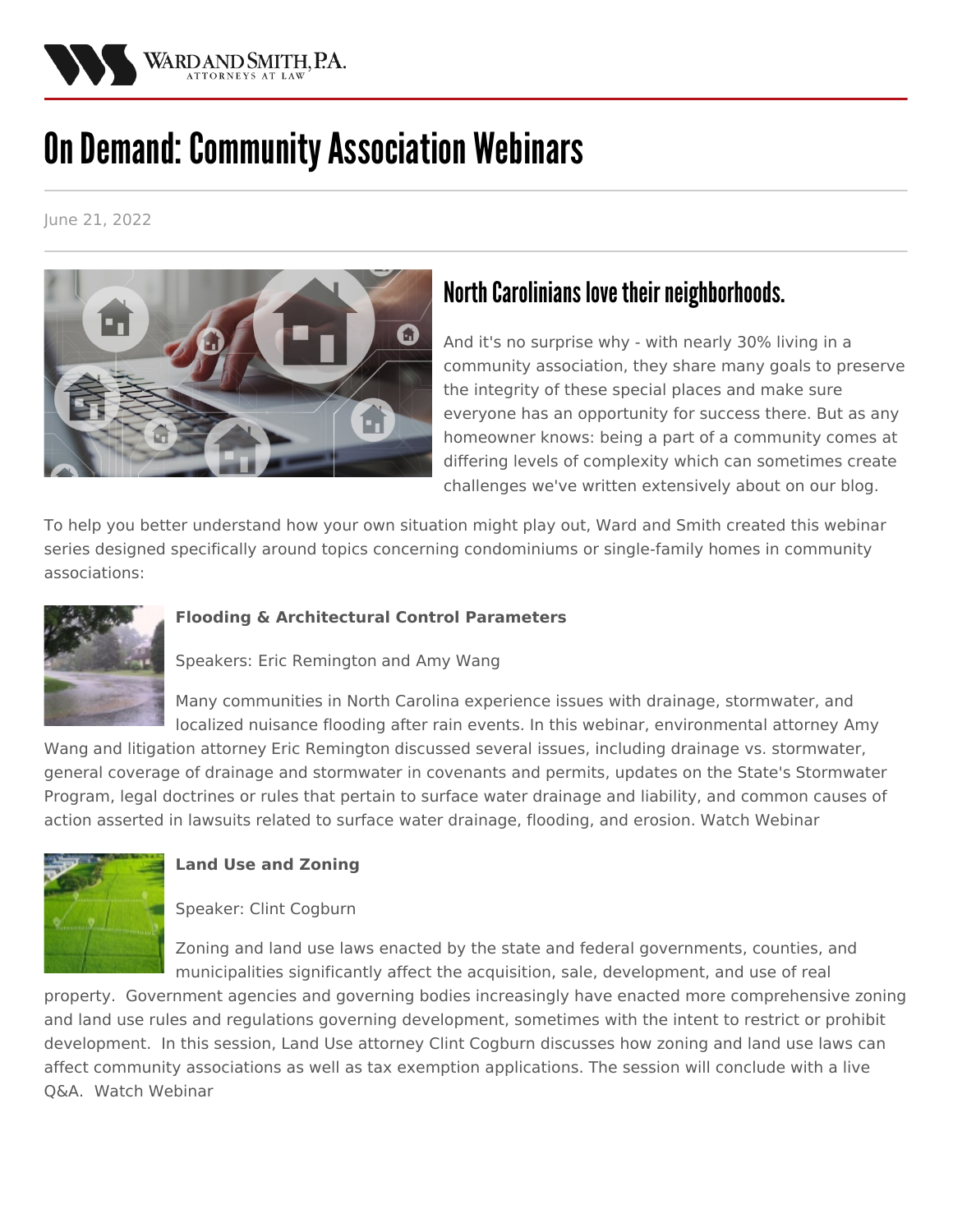

#### **Land Use, Zoning, and Ordinance Issues**

Speakers: Adam [Beaudoin](/attorneys/adam-beaudoin) and Clint [Cogburn](/attorneys/clinton-cogburn)

What is the interplay between a community association and land use, zoning, and ordinance issues? Oftentimes, community managers must walk a fine line between resident concerns

that can be handled by a management company and those that are out of the management company's control. In the second session of Ward and Smith's Community Association Building Blocks series, attorneys Adam [Beaudoin](/attorneys/adam-beaudoin) and Clint [Cogburn](/attorneys/clinton-cogburn) provide insight into common land use issues that community associations regularly face and how to competently and comprehensively address those issues when they arise. Watch [webinar](https://youtu.be/jX0E2HtF5dU)

#### **Directors and Officers Insurance**

Speakers: Allen [Trask](/attorneys/allen-trask) and Amy [Wooten](/attorneys/amy-wooten)

A community or property owner association ("Association") acts through board members and officers who are volunteers and are generally willing to serve because they care about their

communities.

But in this day and age, they are often targets of member lawsuits. Accordingly, it's recommended that all Associations obtain director and officer liability insurance to cover the costs of defending their directors, officers, committee members, and volunteers against such lawsuits. Watch [Webinar](https://www.youtube.com/watch?v=gDetKupkPT8)



# **Navigating Litigation with Directors & Officers Coverage**

# **Speakers: Allen [Trask](/attorneys/allen-trask) and Amy [Wooten](/attorneys/amy-wooten)**

The unfortunate reality for many community association boards of directors is that at some point in the association's existence, its board members may be sued. When that happens,

the suit may trigger Directors & Officers ("D&O") insurance. Understanding the fundamentals of D&O coverage and its impact on litigation involving the association's board members can prove invaluable to navigating litigation against an association's board. This webinar provides an introduction to D&O coverage and insights into its impact on the litigation process. Watch [webinar](https://www.youtube.com/watch?v=xplDoaoe-Gc&feature=youtu.be)



#### **How to Retain Financing for HOAs and COAs**

Speaker: [Justin](https://protect-us.mimecast.com/s/IxYbC9r2vBsm397lIEkbow?domain=info.wardandsmith.com) Lewis

Lenders are aware that the borrowing demands for community associations around the country are growing. And those demands will continue to grow as more and more American

home buyers choose a home that includes some form of common interest as an integral part of homeownership. In this webinar, we discussed how HOA and COA loans work, including borrowing needs, loan structure and security, and loan documentation. Watch [Webinar](https://www.youtube.com/watch?v=rMLyy6DqvfU)



# **Vendor Relationships**

Speakers: Adam [Beaudoin](/attorneys/adam-beaudoin), [Madeline](/attorneys/madeline-lipe) Lipe, and Peter [McClelland](/attorneys/peter-mcclelland)

All community associations have professional relationships with contractors, service providers, and other vendors. This webinar explores issues that can arise with third-party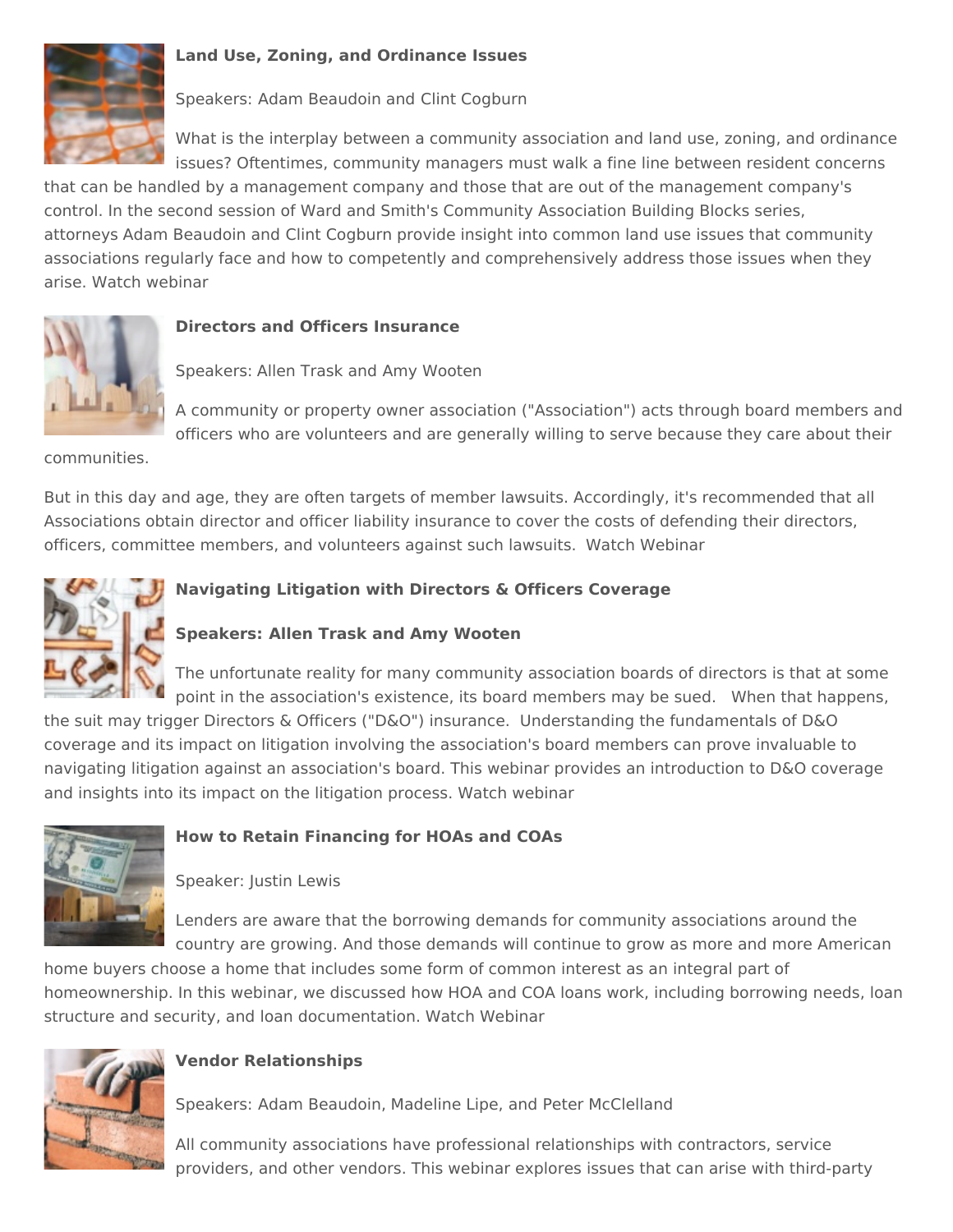vendors, including the importance of vendor contract review and negotiations, how to navigate discourse with vendors, including insurance companies, and the responsibility that community associations have to take reasonable precautions to protect the interests of the association and their members' confidential information even if it is housed by a third-party. Watch [Webinar](https://www.youtube.com/watch?v=ZO4sWM9MgNw)



#### **Annual Meetings**

Speaker: Adam [Beaudoin](/attorneys/adam-beaudoin)

Annual membership meetings are an essential thread of the fabric of community associations and North Carolina law requires that all community associations hold a meeting of the

association's members at least once a year. Unfortunately, large group meetings, especially in the community association context, are inherently inefficient and can be more frustrating than they are useful.

In this webinar, Adam [Beaudoin](https://protect-us.mimecast.com/s/sWVVC5yWoxf0YNMZTOo1-Z?domain=info.wardandsmith.com) reviewed annual meeting basics, rules, and regulations, as well as explain the critical role the association's professional managers, attorneys, and accountants play in the annual membership meeting to ensure that proper procedures are followed, adequate language is used to describe proposed actions, procedures are understood, and votes are properly tabulated. Watch [Webinar](https://youtu.be/Mq-QbB4B3s8)



#### **The Fair Housing Act and Emotional Support Animals**

Speakers: Adam [Beaudoin](/attorneys/adam-beaudoin) and Kristin [Mitcham](/attorneys/kristin-mitcham)

The Federal Fair Housing Act (FHA) prohibits housing providers and their agents and governing bodies, such as Associations, from discriminating against a resident or potential

resident, regardless of whether the resident or potential resident will be the owner or listed tenant of the housing unit because of the resident's or potential resident's disability. The FHA makes it unlawful for Associations to refuse to make reasonable accommodations in rules, policies, practices, or services when such accommodations may be necessary to afford a person with a disability with an equal opportunity to use and enjoy a housing unit. In fact, the Department of Housing and Urban Development has explicitly stated that an exception to a "no pets" policy qualifies as a reasonable [accommodation.](/attorneys/adam-beaudoin) In this webinar, Adam Beaudoin and Kristin [Mitcham](/attorneys/kristin-mitcham) discussed the FHA, assistance animals, and what an Association should do if an owner, tenant, guest, or other resident requests a reasonable [accommodation](https://www.youtube.com/watch?v=ysL1rXPGy3c&feature=youtu.be) for an assistance animal. Watch Webinar



#### **Privacy and Data Security**

Speakers: Angela [Doughty,](/attorneys/angela-doughty) CIPP/US and Peter [McClelland,](/attorneys/peter-mcclelland) CIPP/US

You may not know that Community Associations and the companies that manage them have a responsibility to take reasonable precautions to protect their members' confidential

information. Associations, and particularly their board members, are regularly entrusted with homeowners' sensitive, confidential materials, often including personally identifiable information like social security numbers and financial information like credit card and bank account numbers. In this webinar, Angela and Peter discussed the growing number of laws that relate to holding members' confidential information, the legal penalties associated with falling short of the requirements, and what Associations must do to be considered "reasonable" under law. Watch [Webinar](https://youtu.be/510pW8g6sUM)